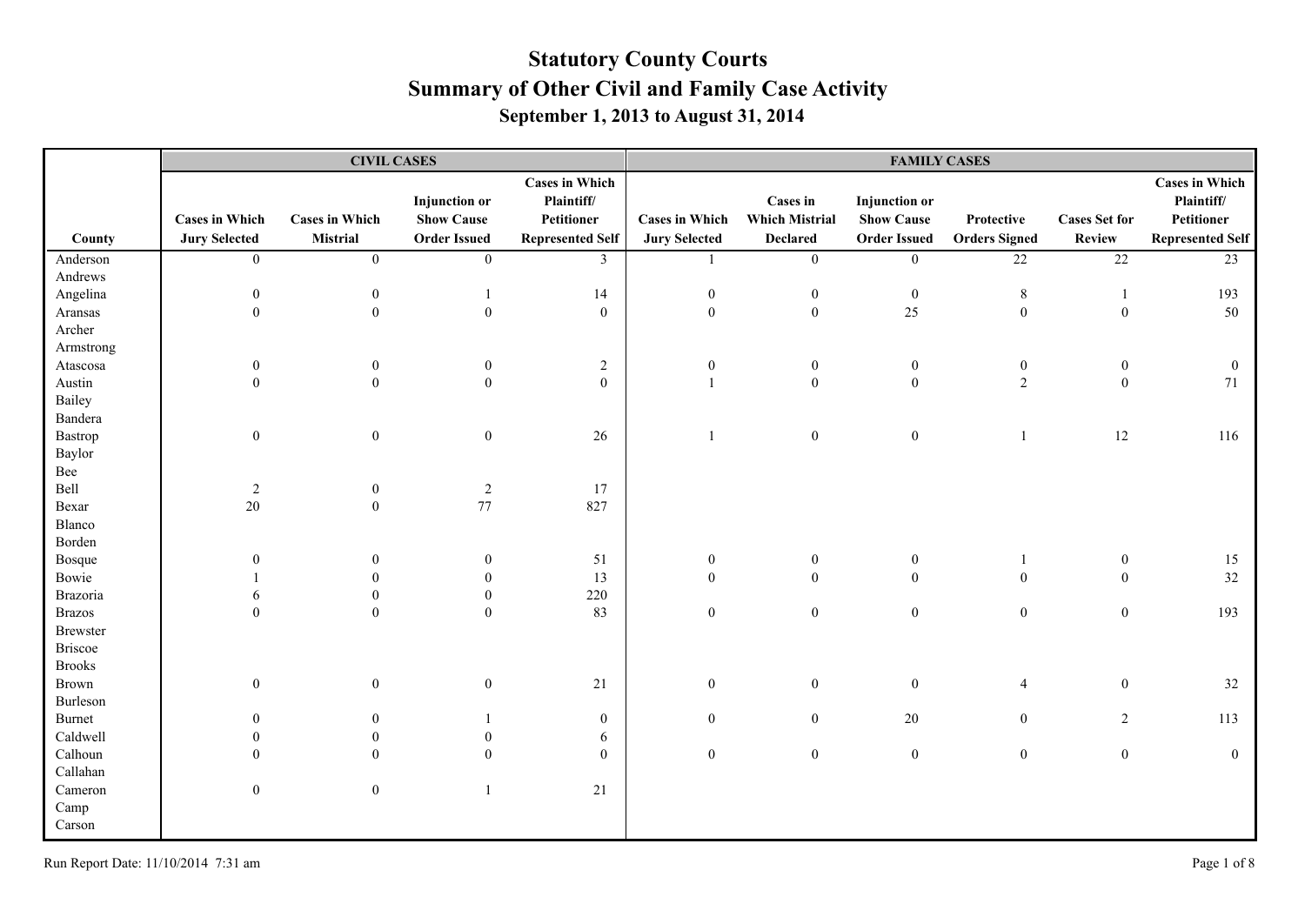|                         |                       |                       | <b>CIVIL CASES</b>   |                         | <b>FAMILY CASES</b>   |                       |                      |                      |                      |                         |
|-------------------------|-----------------------|-----------------------|----------------------|-------------------------|-----------------------|-----------------------|----------------------|----------------------|----------------------|-------------------------|
|                         |                       |                       |                      | <b>Cases in Which</b>   |                       |                       |                      |                      |                      | <b>Cases in Which</b>   |
|                         |                       |                       | <b>Injunction</b> or | Plaintiff/              |                       | <b>Cases in</b>       | <b>Injunction</b> or |                      |                      | Plaintiff/              |
|                         | <b>Cases in Which</b> | <b>Cases in Which</b> | <b>Show Cause</b>    | Petitioner              | <b>Cases in Which</b> | <b>Which Mistrial</b> | <b>Show Cause</b>    | Protective           | <b>Cases Set for</b> | Petitioner              |
| County                  | <b>Jury Selected</b>  | <b>Mistrial</b>       | <b>Order Issued</b>  | <b>Represented Self</b> | <b>Jury Selected</b>  | <b>Declared</b>       | <b>Order Issued</b>  | <b>Orders Signed</b> | <b>Review</b>        | <b>Represented Self</b> |
| Cass                    | $\mathbf{1}$          | $\overline{0}$        | $\overline{0}$       | 5 <sup>5</sup>          | $\overline{0}$        | $\overline{0}$        | $\overline{0}$       | $\boldsymbol{0}$     | $\overline{0}$       | $\overline{29}$         |
| $\operatorname{Castro}$ |                       |                       |                      |                         |                       |                       |                      |                      |                      |                         |
| Chambers                |                       |                       |                      |                         |                       |                       |                      |                      |                      |                         |
| Cherokee                | $\boldsymbol{0}$      | $\boldsymbol{0}$      | $\boldsymbol{0}$     | $26\,$                  | $\mathbf{1}$          | $\boldsymbol{0}$      | 73                   | $\boldsymbol{0}$     | 73                   | 288                     |
| Childress               |                       |                       |                      |                         |                       |                       |                      |                      |                      |                         |
| Clay                    |                       |                       |                      |                         |                       |                       |                      |                      |                      |                         |
| Cochran                 |                       |                       |                      |                         |                       |                       |                      |                      |                      |                         |
| Coke                    |                       |                       |                      |                         |                       |                       |                      |                      |                      |                         |
| Coleman                 |                       |                       |                      |                         |                       |                       |                      |                      |                      |                         |
| Collin                  | $\boldsymbol{0}$      | $\boldsymbol{0}$      | $\boldsymbol{0}$     | 281                     |                       |                       |                      |                      |                      |                         |
| Collingsworth           |                       |                       |                      |                         |                       |                       |                      |                      |                      |                         |
| Colorado                |                       |                       |                      |                         |                       |                       |                      |                      |                      |                         |
| Comal                   | $\overline{1}$        | $\boldsymbol{0}$      | $\mathfrak{S}$       | $\sqrt{2}$              |                       |                       |                      |                      |                      |                         |
| Comanche                |                       |                       |                      |                         |                       |                       |                      |                      |                      |                         |
| Concho                  |                       |                       |                      |                         |                       |                       |                      |                      |                      |                         |
| Cooke                   | $\boldsymbol{0}$      | $\boldsymbol{0}$      | $\boldsymbol{0}$     | $72\,$                  |                       |                       |                      |                      |                      |                         |
| Coryell                 | $\boldsymbol{0}$      | $\boldsymbol{0}$      | $\boldsymbol{0}$     | 14                      | $\boldsymbol{0}$      | $\boldsymbol{0}$      | $\boldsymbol{0}$     | -1                   | $\boldsymbol{0}$     | 158                     |
| Cottle                  |                       |                       |                      |                         |                       |                       |                      |                      |                      |                         |
| Crane                   |                       |                       |                      |                         |                       |                       |                      |                      |                      |                         |
| Crockett                |                       |                       |                      |                         |                       |                       |                      |                      |                      |                         |
| Crosby                  |                       |                       |                      |                         |                       |                       |                      |                      |                      |                         |
| Culberson               |                       |                       |                      |                         |                       |                       |                      |                      |                      |                         |
| Dallam                  |                       |                       |                      |                         |                       |                       |                      |                      |                      |                         |
| Dallas                  | 141                   | $\boldsymbol{0}$      | 47                   | 528                     |                       |                       |                      |                      |                      |                         |
| Dawson                  |                       |                       |                      |                         |                       |                       |                      |                      |                      |                         |
| De Witt                 |                       |                       |                      |                         |                       |                       |                      |                      |                      |                         |
| Deaf Smith              |                       |                       |                      |                         |                       |                       |                      |                      |                      |                         |
| Delta                   |                       |                       |                      |                         |                       |                       |                      |                      |                      |                         |
| Denton                  | $\mathfrak{S}$        | $\boldsymbol{0}$      | $5\overline{)}$      | 177                     |                       |                       |                      |                      |                      |                         |
| Dickens                 |                       |                       |                      |                         |                       |                       |                      |                      |                      |                         |
| Dimmit                  |                       |                       |                      |                         |                       |                       |                      |                      |                      |                         |
| Donley                  |                       |                       |                      |                         |                       |                       |                      |                      |                      |                         |
| Duval                   |                       |                       |                      |                         |                       |                       |                      |                      |                      |                         |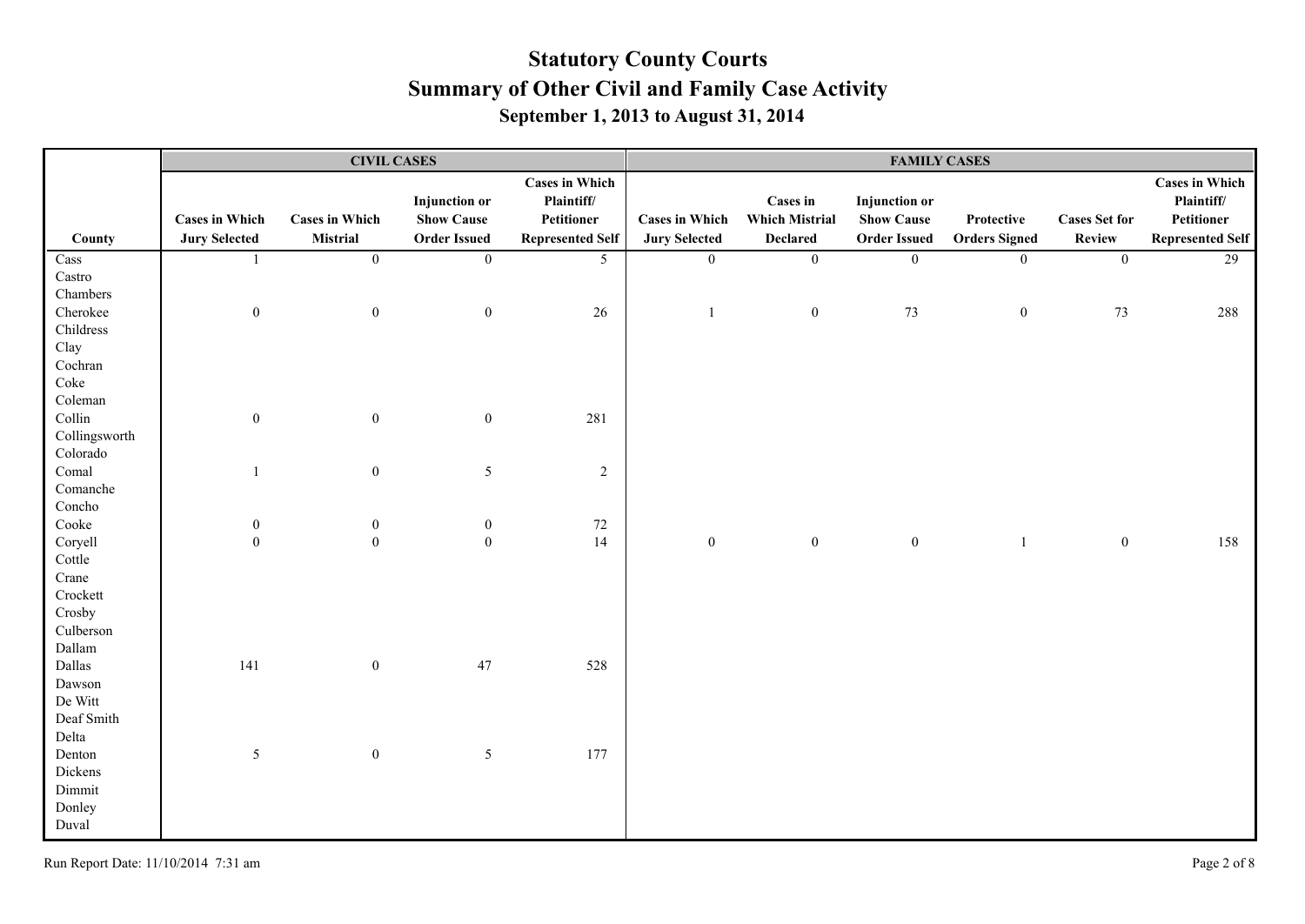|           |                                               |                                   | <b>CIVIL CASES</b>                                               |                                                                              | <b>FAMILY CASES</b>                           |                                                      |                                                                  |                                    |                                       |                                                                              |
|-----------|-----------------------------------------------|-----------------------------------|------------------------------------------------------------------|------------------------------------------------------------------------------|-----------------------------------------------|------------------------------------------------------|------------------------------------------------------------------|------------------------------------|---------------------------------------|------------------------------------------------------------------------------|
| County    | <b>Cases in Which</b><br><b>Jury Selected</b> | <b>Cases in Which</b><br>Mistrial | <b>Injunction</b> or<br><b>Show Cause</b><br><b>Order Issued</b> | <b>Cases in Which</b><br>Plaintiff/<br>Petitioner<br><b>Represented Self</b> | <b>Cases in Which</b><br><b>Jury Selected</b> | Cases in<br><b>Which Mistrial</b><br><b>Declared</b> | <b>Injunction</b> or<br><b>Show Cause</b><br><b>Order Issued</b> | Protective<br><b>Orders Signed</b> | <b>Cases Set for</b><br><b>Review</b> | <b>Cases in Which</b><br>Plaintiff/<br>Petitioner<br><b>Represented Self</b> |
| Eastland  |                                               |                                   |                                                                  |                                                                              |                                               |                                                      |                                                                  |                                    |                                       |                                                                              |
| Ector     | $\boldsymbol{0}$                              | $\boldsymbol{0}$                  | $\boldsymbol{0}$                                                 | 24                                                                           | $\boldsymbol{0}$                              | $\boldsymbol{0}$                                     | $\mathfrak{Z}$                                                   | $\boldsymbol{0}$                   | $\boldsymbol{0}$                      | 190                                                                          |
| Edwards   |                                               |                                   |                                                                  |                                                                              |                                               |                                                      |                                                                  |                                    |                                       |                                                                              |
| El Paso   |                                               | $\boldsymbol{0}$                  | 6                                                                | 68                                                                           |                                               |                                                      |                                                                  |                                    |                                       |                                                                              |
| Ellis     | $\mathbf{0}$                                  | $\boldsymbol{0}$                  | $\mathfrak{S}$                                                   | $46\,$                                                                       | $\boldsymbol{0}$                              | $\boldsymbol{0}$                                     | $\boldsymbol{0}$                                                 | $\bf{0}$                           | $\boldsymbol{0}$                      | $\boldsymbol{0}$                                                             |
| Erath     | $\theta$                                      | $\boldsymbol{0}$                  | $\boldsymbol{0}$                                                 | 133                                                                          | $\mathbf{0}$                                  | $\mathbf{0}$                                         | $\mathbf{0}$                                                     | $\boldsymbol{0}$                   | $\boldsymbol{0}$                      | $\theta$                                                                     |
| Falls     |                                               |                                   |                                                                  |                                                                              |                                               |                                                      |                                                                  |                                    |                                       |                                                                              |
| Fannin    | $\overline{0}$                                | $\boldsymbol{0}$                  | $\mathbf{0}$                                                     | $\boldsymbol{0}$                                                             | $\boldsymbol{0}$                              | $\boldsymbol{0}$                                     | $\mathbf{0}$                                                     | $\boldsymbol{0}$                   | $\mathfrak{Z}$                        | 54                                                                           |
| Fayette   |                                               |                                   |                                                                  |                                                                              |                                               |                                                      |                                                                  |                                    |                                       |                                                                              |
| Fisher    | $\overline{0}$                                | $\boldsymbol{0}$                  | $\mathbf{0}$                                                     | $\boldsymbol{0}$                                                             | $\mathbf{0}$                                  | $\boldsymbol{0}$                                     | $\mathbf{0}$                                                     | $\boldsymbol{0}$                   | $\boldsymbol{0}$                      | $\mathbf{1}$                                                                 |
| Floyd     |                                               |                                   |                                                                  |                                                                              |                                               |                                                      |                                                                  |                                    |                                       |                                                                              |
| Foard     |                                               |                                   |                                                                  |                                                                              |                                               |                                                      |                                                                  |                                    |                                       |                                                                              |
| Fort Bend | 6                                             | $\boldsymbol{0}$                  | $\boldsymbol{0}$                                                 | 53                                                                           | $\boldsymbol{0}$                              | $\boldsymbol{0}$                                     | $\mathbf{0}$                                                     | $\boldsymbol{0}$                   | $\boldsymbol{0}$                      | $\mathbf{0}$                                                                 |
| Franklin  |                                               |                                   |                                                                  |                                                                              |                                               |                                                      |                                                                  |                                    |                                       |                                                                              |
| Freestone |                                               |                                   |                                                                  |                                                                              |                                               |                                                      |                                                                  |                                    |                                       |                                                                              |
| Frio      |                                               |                                   |                                                                  |                                                                              |                                               |                                                      |                                                                  |                                    |                                       |                                                                              |
| Gaines    |                                               |                                   |                                                                  |                                                                              |                                               |                                                      |                                                                  |                                    |                                       |                                                                              |
| Galveston | 6                                             | $\boldsymbol{0}$                  | $\overline{4}$                                                   | $\overline{4}$                                                               | $\mathfrak{Z}$                                | $\boldsymbol{0}$                                     | $\mathbf{0}$                                                     | 417                                | $\boldsymbol{0}$                      | 381                                                                          |
| Garza     |                                               |                                   |                                                                  |                                                                              |                                               |                                                      |                                                                  |                                    |                                       |                                                                              |
| Gillespie |                                               |                                   |                                                                  |                                                                              |                                               |                                                      |                                                                  |                                    |                                       |                                                                              |
| Glasscock |                                               |                                   |                                                                  |                                                                              |                                               |                                                      |                                                                  |                                    |                                       |                                                                              |
| Goliad    |                                               |                                   |                                                                  |                                                                              |                                               |                                                      |                                                                  |                                    |                                       |                                                                              |
| Gonzales  |                                               |                                   |                                                                  |                                                                              |                                               |                                                      |                                                                  |                                    |                                       |                                                                              |
| Gray      |                                               |                                   |                                                                  |                                                                              |                                               |                                                      |                                                                  |                                    |                                       |                                                                              |
| Grayson   | 1                                             | $\boldsymbol{0}$                  | $\boldsymbol{0}$                                                 | 16                                                                           |                                               |                                                      |                                                                  |                                    |                                       |                                                                              |
| Gregg     | 6                                             | $\boldsymbol{0}$                  | $\mathfrak{Z}$                                                   | 18                                                                           |                                               |                                                      |                                                                  |                                    |                                       |                                                                              |
| Grimes    |                                               |                                   |                                                                  |                                                                              |                                               |                                                      |                                                                  |                                    |                                       |                                                                              |
| Guadalupe | $\boldsymbol{0}$                              | $\boldsymbol{0}$                  | $\boldsymbol{0}$                                                 | $8\,$                                                                        |                                               |                                                      |                                                                  |                                    |                                       |                                                                              |
| Hale      |                                               |                                   |                                                                  |                                                                              |                                               |                                                      |                                                                  |                                    |                                       |                                                                              |
| Hall      |                                               |                                   |                                                                  |                                                                              |                                               |                                                      |                                                                  |                                    |                                       |                                                                              |
| Hamilton  |                                               |                                   |                                                                  |                                                                              |                                               |                                                      |                                                                  |                                    |                                       |                                                                              |
| Hansford  |                                               |                                   |                                                                  |                                                                              |                                               |                                                      |                                                                  |                                    |                                       |                                                                              |
| Hardeman  |                                               |                                   |                                                                  |                                                                              |                                               |                                                      |                                                                  |                                    |                                       |                                                                              |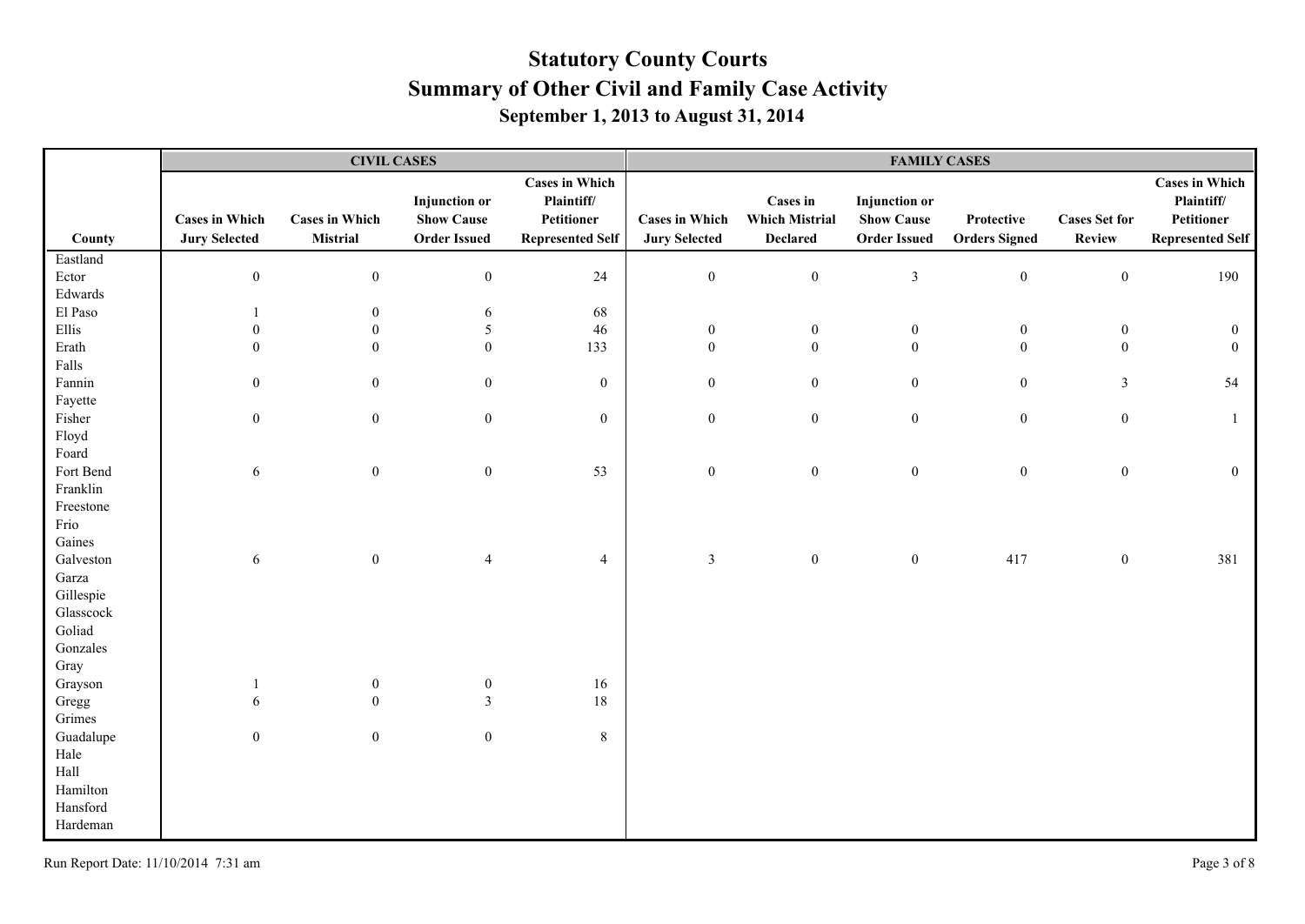|                       |                                               | <b>CIVIL CASES</b>                |                                                                  |                                                                              | <b>FAMILY CASES</b>                           |                                                             |                                                                  |                                    |                                |                                                                              |
|-----------------------|-----------------------------------------------|-----------------------------------|------------------------------------------------------------------|------------------------------------------------------------------------------|-----------------------------------------------|-------------------------------------------------------------|------------------------------------------------------------------|------------------------------------|--------------------------------|------------------------------------------------------------------------------|
| County                | <b>Cases in Which</b><br><b>Jury Selected</b> | <b>Cases in Which</b><br>Mistrial | <b>Injunction</b> or<br><b>Show Cause</b><br><b>Order Issued</b> | <b>Cases in Which</b><br>Plaintiff/<br>Petitioner<br><b>Represented Self</b> | <b>Cases in Which</b><br><b>Jury Selected</b> | <b>Cases in</b><br><b>Which Mistrial</b><br><b>Declared</b> | <b>Injunction</b> or<br><b>Show Cause</b><br><b>Order Issued</b> | Protective<br><b>Orders Signed</b> | <b>Cases Set for</b><br>Review | <b>Cases in Which</b><br>Plaintiff/<br>Petitioner<br><b>Represented Self</b> |
| Hardin                |                                               |                                   |                                                                  |                                                                              |                                               |                                                             |                                                                  |                                    |                                |                                                                              |
| Harris                | $38\,$                                        | $\overline{1}$                    | 279                                                              | $\boldsymbol{0}$                                                             |                                               |                                                             |                                                                  |                                    |                                |                                                                              |
| Harrison              | $\boldsymbol{0}$                              | $\boldsymbol{0}$                  | $\boldsymbol{0}$                                                 | 17                                                                           |                                               |                                                             |                                                                  |                                    |                                |                                                                              |
| Hartley               |                                               |                                   |                                                                  |                                                                              |                                               |                                                             |                                                                  |                                    |                                |                                                                              |
| Haskell               |                                               |                                   |                                                                  |                                                                              |                                               |                                                             |                                                                  |                                    |                                |                                                                              |
| Hays                  | $\mathfrak{Z}$                                |                                   | $\overline{4}$                                                   | 10                                                                           | $\boldsymbol{0}$                              | $\boldsymbol{0}$                                            | $\boldsymbol{0}$                                                 | $\boldsymbol{0}$                   | $\boldsymbol{0}$               | $\mathbf{0}$                                                                 |
| Hemphill              |                                               |                                   |                                                                  |                                                                              |                                               |                                                             |                                                                  |                                    |                                |                                                                              |
| Henderson             | $\theta$                                      | $\overline{0}$                    | $\overline{0}$                                                   | 15                                                                           | $\mathbf{0}$                                  | $\overline{0}$                                              | $\mathbf{0}$                                                     | $\mathbf{0}$                       | $\mathbf{0}$                   | 61                                                                           |
| Hidalgo               | $\theta$                                      |                                   | $10\,$                                                           | 134                                                                          |                                               | $\overline{0}$                                              | 19                                                               | $8\,$                              | $\boldsymbol{0}$               | 386                                                                          |
| $\rm Hill$            | $\theta$                                      | $\boldsymbol{0}$                  | $\mathbf{0}$                                                     | $11\,$                                                                       | $\mathbf{0}$                                  | $\overline{0}$                                              | $\mathbf{0}$                                                     | $\boldsymbol{0}$                   | $\boldsymbol{0}$               | 55                                                                           |
| Hockley               |                                               |                                   |                                                                  |                                                                              |                                               |                                                             |                                                                  |                                    |                                |                                                                              |
| Hood                  | $\mathbf{0}$                                  | $\mathbf{0}$                      | $\boldsymbol{0}$                                                 | 19                                                                           | $\boldsymbol{0}$                              | $\boldsymbol{0}$                                            | 76                                                               | 9                                  |                                | 102                                                                          |
| Hopkins               | $\theta$                                      | $\boldsymbol{0}$                  | $\boldsymbol{0}$                                                 | 99                                                                           | $\boldsymbol{0}$                              | $\boldsymbol{0}$                                            | $\boldsymbol{0}$                                                 | $\boldsymbol{0}$                   | $\boldsymbol{0}$               | 106                                                                          |
| Houston               | $\mathbf{0}$                                  | $\boldsymbol{0}$                  | $\overline{0}$                                                   | $\mathbf{0}$                                                                 | $\boldsymbol{0}$                              | $\mathbf{0}$                                                | 27                                                               | 5                                  | $\boldsymbol{0}$               | 16                                                                           |
| Howard                |                                               |                                   |                                                                  |                                                                              |                                               |                                                             |                                                                  |                                    |                                |                                                                              |
| Hudspeth              |                                               |                                   |                                                                  |                                                                              |                                               |                                                             |                                                                  |                                    |                                |                                                                              |
| Hunt                  | $\boldsymbol{0}$                              | $\boldsymbol{0}$                  | $\mathbf{0}$                                                     | 197                                                                          | $\boldsymbol{0}$                              | $\boldsymbol{0}$                                            | $\boldsymbol{0}$                                                 | 33                                 | $\boldsymbol{0}$               | $\overline{0}$                                                               |
| Hutchinson            |                                               |                                   |                                                                  |                                                                              |                                               |                                                             |                                                                  |                                    |                                |                                                                              |
| Irion                 |                                               |                                   |                                                                  |                                                                              |                                               |                                                             |                                                                  |                                    |                                |                                                                              |
| Jack                  |                                               |                                   |                                                                  |                                                                              |                                               |                                                             |                                                                  |                                    |                                |                                                                              |
| Jackson               |                                               |                                   |                                                                  |                                                                              |                                               |                                                             |                                                                  |                                    |                                |                                                                              |
| Jasper                |                                               |                                   |                                                                  |                                                                              |                                               |                                                             |                                                                  |                                    |                                |                                                                              |
| Jeff Davis            |                                               |                                   |                                                                  |                                                                              |                                               |                                                             |                                                                  |                                    |                                |                                                                              |
| Jefferson             | 12                                            | $\boldsymbol{0}$                  | 24                                                               | 22                                                                           | $\boldsymbol{0}$                              | $\boldsymbol{0}$                                            | $\boldsymbol{0}$                                                 | $\boldsymbol{0}$                   | $\boldsymbol{0}$               | $\mathbf{0}$                                                                 |
| Jim Hogg<br>Jim Wells |                                               |                                   |                                                                  |                                                                              |                                               |                                                             |                                                                  |                                    |                                |                                                                              |
|                       |                                               |                                   |                                                                  | 177                                                                          |                                               |                                                             |                                                                  |                                    |                                | 193                                                                          |
| Johnson               |                                               | $\boldsymbol{0}$                  |                                                                  |                                                                              | $\overline{c}$                                | $\boldsymbol{0}$                                            | $\boldsymbol{0}$                                                 | 14                                 | $\boldsymbol{0}$               |                                                                              |
| Jones<br>Karnes       |                                               |                                   |                                                                  |                                                                              |                                               |                                                             |                                                                  |                                    |                                |                                                                              |
| Kaufman               | $30\,$                                        | $\boldsymbol{0}$                  |                                                                  |                                                                              | $\overline{4}$                                | $\boldsymbol{0}$                                            | $\boldsymbol{0}$                                                 | $\boldsymbol{0}$                   | $\boldsymbol{0}$               | $\overline{0}$                                                               |
| Kendall               | $\mathbf{0}$                                  | $\boldsymbol{0}$                  | $\bf{0}$<br>$\mathbf{0}$                                         | 6<br>5                                                                       | $\boldsymbol{0}$                              | $\mathbf{0}$                                                | $\boldsymbol{0}$                                                 | 6                                  | $\mathbf{0}$                   | 41                                                                           |
| Kenedy                |                                               |                                   |                                                                  |                                                                              |                                               |                                                             |                                                                  |                                    |                                |                                                                              |
| Kent                  |                                               |                                   |                                                                  |                                                                              |                                               |                                                             |                                                                  |                                    |                                |                                                                              |
|                       |                                               |                                   |                                                                  |                                                                              |                                               |                                                             |                                                                  |                                    |                                |                                                                              |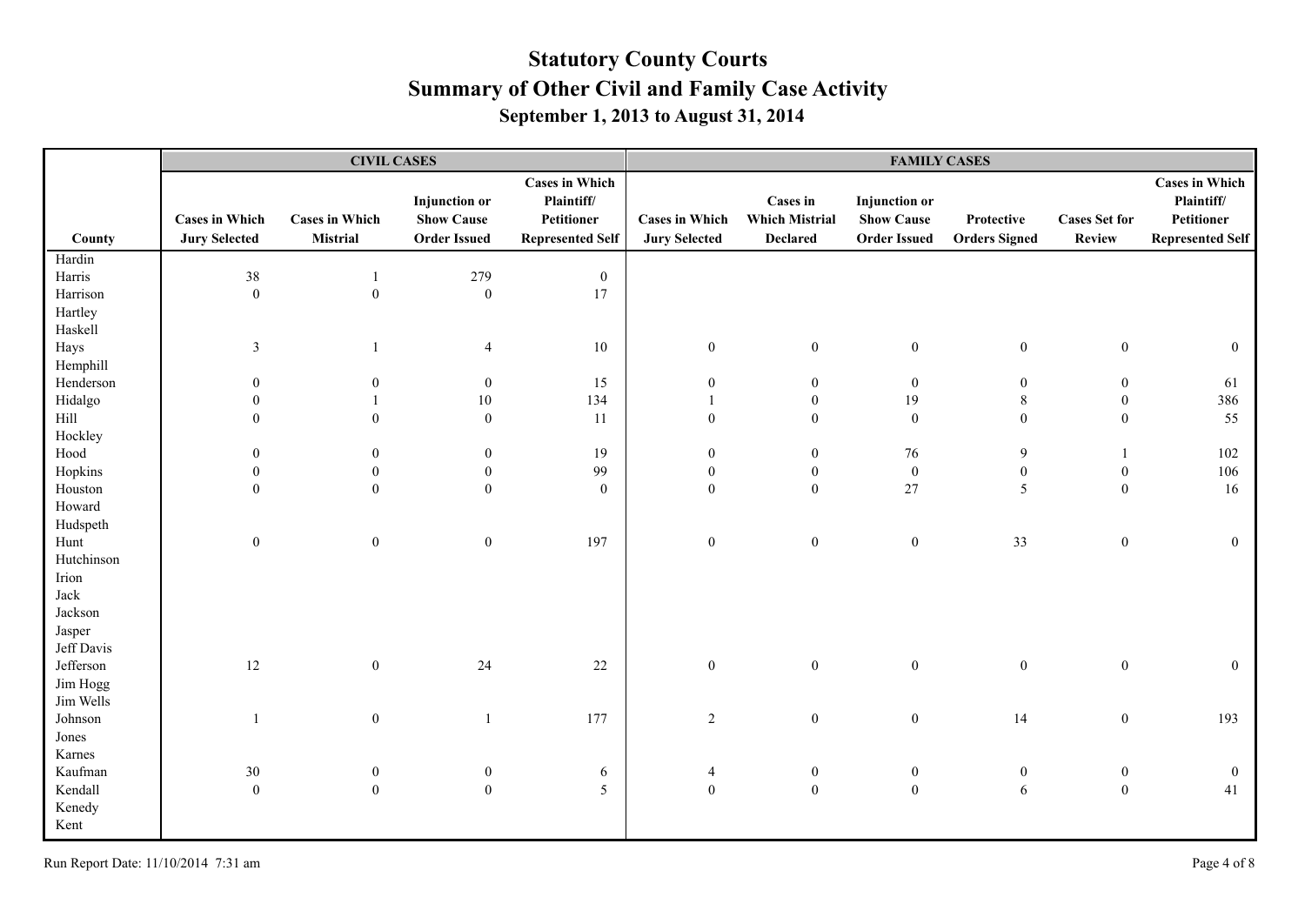|           |                       |                       | <b>CIVIL CASES</b>   |                         | <b>FAMILY CASES</b>   |                       |                      |                      |                      |                         |
|-----------|-----------------------|-----------------------|----------------------|-------------------------|-----------------------|-----------------------|----------------------|----------------------|----------------------|-------------------------|
|           |                       |                       |                      | <b>Cases in Which</b>   |                       |                       |                      |                      |                      | <b>Cases in Which</b>   |
|           |                       |                       | <b>Injunction</b> or | Plaintiff/              |                       | Cases in              | <b>Injunction</b> or |                      |                      | Plaintiff/              |
|           | <b>Cases in Which</b> | <b>Cases in Which</b> | <b>Show Cause</b>    | Petitioner              | <b>Cases in Which</b> | <b>Which Mistrial</b> | <b>Show Cause</b>    | Protective           | <b>Cases Set for</b> | Petitioner              |
| County    | <b>Jury Selected</b>  | Mistrial              | <b>Order Issued</b>  | <b>Represented Self</b> | <b>Jury Selected</b>  | <b>Declared</b>       | <b>Order Issued</b>  | <b>Orders Signed</b> | <b>Review</b>        | <b>Represented Self</b> |
| Kerr      | $\overline{0}$        | $\overline{0}$        | $\overline{0}$       | $8\,$                   | $\overline{0}$        | $\boldsymbol{0}$      | $\boldsymbol{0}$     | $\overline{0}$       | $\overline{0}$       | 34                      |
| Kimble    |                       |                       |                      |                         |                       |                       |                      |                      |                      |                         |
| King      |                       |                       |                      |                         |                       |                       |                      |                      |                      |                         |
| Kinney    |                       |                       |                      |                         |                       |                       |                      |                      |                      |                         |
| Kleberg   | $\boldsymbol{0}$      | $\boldsymbol{0}$      | $\boldsymbol{0}$     | 9                       | $\boldsymbol{0}$      | $\boldsymbol{0}$      | $\boldsymbol{0}$     | $\boldsymbol{0}$     | $\boldsymbol{0}$     | 56                      |
| Knox      |                       |                       |                      |                         |                       |                       |                      |                      |                      |                         |
| La Salle  |                       |                       |                      |                         |                       |                       |                      |                      |                      |                         |
| Lamar     | $\boldsymbol{0}$      |                       | $\mathbf{0}$         | 5                       |                       | $\boldsymbol{0}$      | 22                   | $30\,$               | $8\,$                | 88                      |
| Lamb      |                       |                       |                      |                         |                       |                       |                      |                      |                      |                         |
| Lampasas  |                       |                       |                      |                         |                       |                       |                      |                      |                      |                         |
| Lavaca    |                       |                       |                      |                         |                       |                       |                      |                      |                      |                         |
| Lee       |                       |                       |                      |                         |                       |                       |                      |                      |                      |                         |
| Leon      |                       |                       |                      |                         |                       |                       |                      |                      |                      |                         |
| Liberty   | $\boldsymbol{0}$      | $\boldsymbol{0}$      | $\boldsymbol{0}$     | $27\,$                  | $\boldsymbol{0}$      | $\boldsymbol{0}$      | $\boldsymbol{0}$     | $\boldsymbol{0}$     | $\boldsymbol{0}$     | 195                     |
| Limestone |                       |                       |                      |                         |                       |                       |                      |                      |                      |                         |
| Lipscomb  |                       |                       |                      |                         |                       |                       |                      |                      |                      |                         |
| Live Oak  |                       |                       |                      |                         |                       |                       |                      |                      |                      |                         |
| Llano     |                       |                       |                      |                         |                       |                       |                      |                      |                      |                         |
| Loving    |                       |                       |                      |                         |                       |                       |                      |                      |                      |                         |
| Lubbock   | $\boldsymbol{0}$      | $\sqrt{2}$            | $10\,$               | 5                       | $\mathbf{0}$          | $\boldsymbol{0}$      | 483                  | 32                   | 242                  | 177                     |
| Lynn      |                       |                       |                      |                         |                       |                       |                      |                      |                      |                         |
| Madison   |                       |                       |                      |                         |                       |                       |                      |                      |                      |                         |
| Marion    |                       |                       |                      |                         |                       |                       |                      |                      |                      |                         |
| Martin    |                       |                       |                      |                         |                       |                       |                      |                      |                      |                         |
| Mason     |                       |                       |                      |                         |                       |                       |                      |                      |                      |                         |
| Matagorda |                       |                       |                      |                         |                       |                       |                      |                      |                      |                         |
| Maverick  |                       |                       |                      |                         |                       |                       |                      |                      |                      |                         |
| McCulloch |                       |                       |                      |                         |                       |                       |                      |                      |                      |                         |
| McLennan  | $\boldsymbol{0}$      | $\mathbf{0}$          | $\mathfrak{S}$       | 68                      |                       |                       |                      |                      |                      |                         |
| McMullen  |                       |                       |                      |                         |                       |                       |                      |                      |                      |                         |
| Medina    | $\boldsymbol{0}$      | $\overline{0}$        | $\mathbf{0}$         | $\boldsymbol{0}$        | $\mathbf{0}$          | $\boldsymbol{0}$      | $\mathbf{0}$         | $\boldsymbol{0}$     | $\boldsymbol{0}$     | 85                      |
| Menard    |                       |                       |                      |                         |                       |                       |                      |                      |                      |                         |
| Midland   | 2                     | $\boldsymbol{0}$      | $6\,$                | 97                      |                       | $\boldsymbol{0}$      | 99                   | 23                   | $\mathbf{0}$         | 200                     |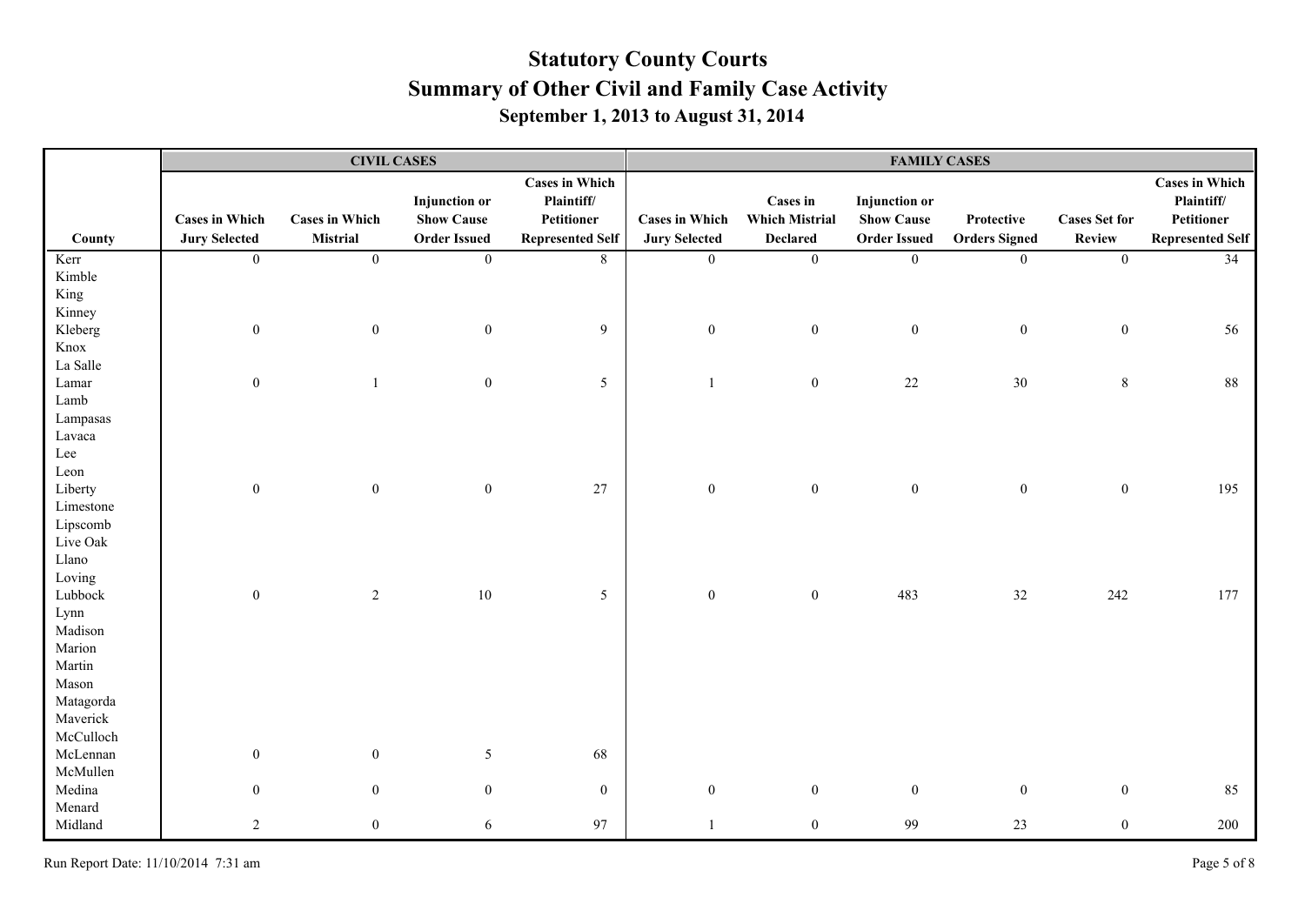|             |                                               | <b>CIVIL CASES</b>                       |                                                                  |                                                                              | <b>FAMILY CASES</b>                           |                                                             |                                                                  |                                    |                                       |                                                                              |
|-------------|-----------------------------------------------|------------------------------------------|------------------------------------------------------------------|------------------------------------------------------------------------------|-----------------------------------------------|-------------------------------------------------------------|------------------------------------------------------------------|------------------------------------|---------------------------------------|------------------------------------------------------------------------------|
| County      | <b>Cases in Which</b><br><b>Jury Selected</b> | <b>Cases in Which</b><br><b>Mistrial</b> | <b>Injunction</b> or<br><b>Show Cause</b><br><b>Order Issued</b> | <b>Cases in Which</b><br>Plaintiff/<br>Petitioner<br><b>Represented Self</b> | <b>Cases in Which</b><br><b>Jury Selected</b> | <b>Cases in</b><br><b>Which Mistrial</b><br><b>Declared</b> | <b>Injunction</b> or<br><b>Show Cause</b><br><b>Order Issued</b> | Protective<br><b>Orders Signed</b> | <b>Cases Set for</b><br><b>Review</b> | <b>Cases in Which</b><br>Plaintiff/<br>Petitioner<br><b>Represented Self</b> |
| Milam       |                                               |                                          |                                                                  |                                                                              |                                               |                                                             |                                                                  |                                    |                                       |                                                                              |
| Mills       |                                               |                                          |                                                                  |                                                                              |                                               |                                                             |                                                                  |                                    |                                       |                                                                              |
| Mitchell    |                                               |                                          |                                                                  |                                                                              |                                               |                                                             |                                                                  |                                    |                                       |                                                                              |
| Montague    |                                               |                                          |                                                                  |                                                                              |                                               |                                                             |                                                                  |                                    |                                       |                                                                              |
| Montgomery  | 5                                             | $\boldsymbol{0}$                         | 53                                                               | 59                                                                           | $\mathfrak{Z}$                                | $\boldsymbol{0}$                                            | 198                                                              |                                    | 57                                    | 564                                                                          |
| Moore       | $\boldsymbol{0}$                              | $\boldsymbol{0}$                         | $\boldsymbol{0}$                                                 | $\mathfrak{Z}$                                                               | $\boldsymbol{0}$                              | $\boldsymbol{0}$                                            | 23                                                               | 16                                 | 45                                    | 16                                                                           |
| Morris      |                                               |                                          |                                                                  |                                                                              |                                               |                                                             |                                                                  |                                    |                                       |                                                                              |
| Motley      |                                               |                                          |                                                                  |                                                                              |                                               |                                                             |                                                                  |                                    |                                       |                                                                              |
| Nacogdoches | $\boldsymbol{0}$                              | $\boldsymbol{0}$                         | $\boldsymbol{0}$                                                 | $23\,$                                                                       | $\boldsymbol{0}$                              | $\boldsymbol{0}$                                            | $\boldsymbol{0}$                                                 | $\bf{0}$                           | $\boldsymbol{0}$                      | 356                                                                          |
| Navarro     | 5                                             | $\boldsymbol{0}$                         | $\boldsymbol{0}$                                                 | $\overline{4}$                                                               | $\mathbf{1}$                                  | $\mathbf{0}$                                                | $\mathbf{0}$                                                     | $\mathfrak{S}$                     | $\overline{3}$                        | 106                                                                          |
| Newton      |                                               |                                          |                                                                  |                                                                              |                                               |                                                             |                                                                  |                                    |                                       |                                                                              |
| Nolan       | $\boldsymbol{0}$                              | $\boldsymbol{0}$                         | $\boldsymbol{0}$                                                 | $\boldsymbol{0}$                                                             | $\boldsymbol{0}$                              | $\boldsymbol{0}$                                            | $\boldsymbol{0}$                                                 | $\sqrt{2}$                         | $\boldsymbol{0}$                      | $\boldsymbol{0}$                                                             |
| Nueces      | $\boldsymbol{0}$                              | $\boldsymbol{0}$                         | $\overline{1}$                                                   | $72\,$                                                                       | $\overline{4}$                                | $\boldsymbol{0}$                                            | $\mathbf{0}$                                                     | $\boldsymbol{0}$                   | 163                                   | $\overline{0}$                                                               |
| Ochiltree   |                                               |                                          |                                                                  |                                                                              |                                               |                                                             |                                                                  |                                    |                                       |                                                                              |
| Oldham      |                                               |                                          |                                                                  |                                                                              |                                               |                                                             |                                                                  |                                    |                                       |                                                                              |
| Orange      | $\mathbf{0}$                                  | $\boldsymbol{0}$                         | $\mathbf{0}$                                                     | $\boldsymbol{0}$                                                             | $\boldsymbol{0}$                              | $\boldsymbol{0}$                                            | 85                                                               | 6                                  | $\boldsymbol{0}$                      | 81                                                                           |
| Palo Pinto  |                                               |                                          |                                                                  |                                                                              |                                               |                                                             |                                                                  |                                    |                                       |                                                                              |
| Panola      |                                               | $\boldsymbol{0}$                         | $\mathbf{0}$                                                     | $\sqrt{2}$                                                                   | $\boldsymbol{0}$                              | $\mathbf{0}$                                                | 44                                                               | $\boldsymbol{0}$                   | $\boldsymbol{0}$                      | 32                                                                           |
| Parker      | $\boldsymbol{0}$                              | $\overline{1}$                           | $\mathbf{0}$                                                     | 71                                                                           | $\mathbf{0}$                                  | $\mathbf{0}$                                                | 118                                                              | $\boldsymbol{0}$                   | $\boldsymbol{0}$                      | 173                                                                          |
| Parmer      |                                               |                                          |                                                                  |                                                                              |                                               |                                                             |                                                                  |                                    |                                       |                                                                              |
| Pecos       |                                               |                                          |                                                                  |                                                                              |                                               |                                                             |                                                                  |                                    |                                       |                                                                              |
| Polk        | $\boldsymbol{0}$                              | $\boldsymbol{0}$                         | $\boldsymbol{0}$                                                 | 57                                                                           | $\overline{4}$                                | $\boldsymbol{0}$                                            | $\boldsymbol{0}$                                                 | $\boldsymbol{0}$                   | $\boldsymbol{0}$                      | 519                                                                          |
| Potter      |                                               | $\mathbf{0}$                             | $\mathbf{0}$                                                     | 23                                                                           | $\boldsymbol{0}$                              | $\mathbf{0}$                                                | 77                                                               | 6                                  | $\boldsymbol{0}$                      | 39                                                                           |
| Presidio    |                                               |                                          |                                                                  |                                                                              |                                               |                                                             |                                                                  |                                    |                                       |                                                                              |
| Rains       |                                               |                                          |                                                                  |                                                                              |                                               |                                                             |                                                                  |                                    |                                       |                                                                              |
| Randall     | $\mathbf{0}$                                  | $\sqrt{2}$                               | 2                                                                | 14                                                                           | $\mathbf{1}$                                  | $\mathbf{0}$                                                | 72                                                               | 35                                 | 182                                   | 101                                                                          |
| Reagan      |                                               |                                          |                                                                  |                                                                              |                                               |                                                             |                                                                  |                                    |                                       |                                                                              |
| Real        |                                               |                                          |                                                                  |                                                                              |                                               |                                                             |                                                                  |                                    |                                       |                                                                              |
| Red River   |                                               |                                          |                                                                  |                                                                              |                                               |                                                             |                                                                  |                                    |                                       |                                                                              |
| Reeves      | $\mathbf{0}$                                  | $\boldsymbol{0}$                         | $\boldsymbol{0}$                                                 | $\mathbf{1}$                                                                 | $\boldsymbol{0}$                              | $\mathbf{0}$                                                | $\boldsymbol{0}$                                                 | $\boldsymbol{0}$                   | $\boldsymbol{0}$                      | 8                                                                            |
| Refugio     |                                               |                                          |                                                                  |                                                                              |                                               |                                                             |                                                                  |                                    |                                       |                                                                              |
| Roberts     |                                               |                                          |                                                                  |                                                                              |                                               |                                                             |                                                                  |                                    |                                       |                                                                              |
| Robertson   |                                               |                                          |                                                                  |                                                                              |                                               |                                                             |                                                                  |                                    |                                       |                                                                              |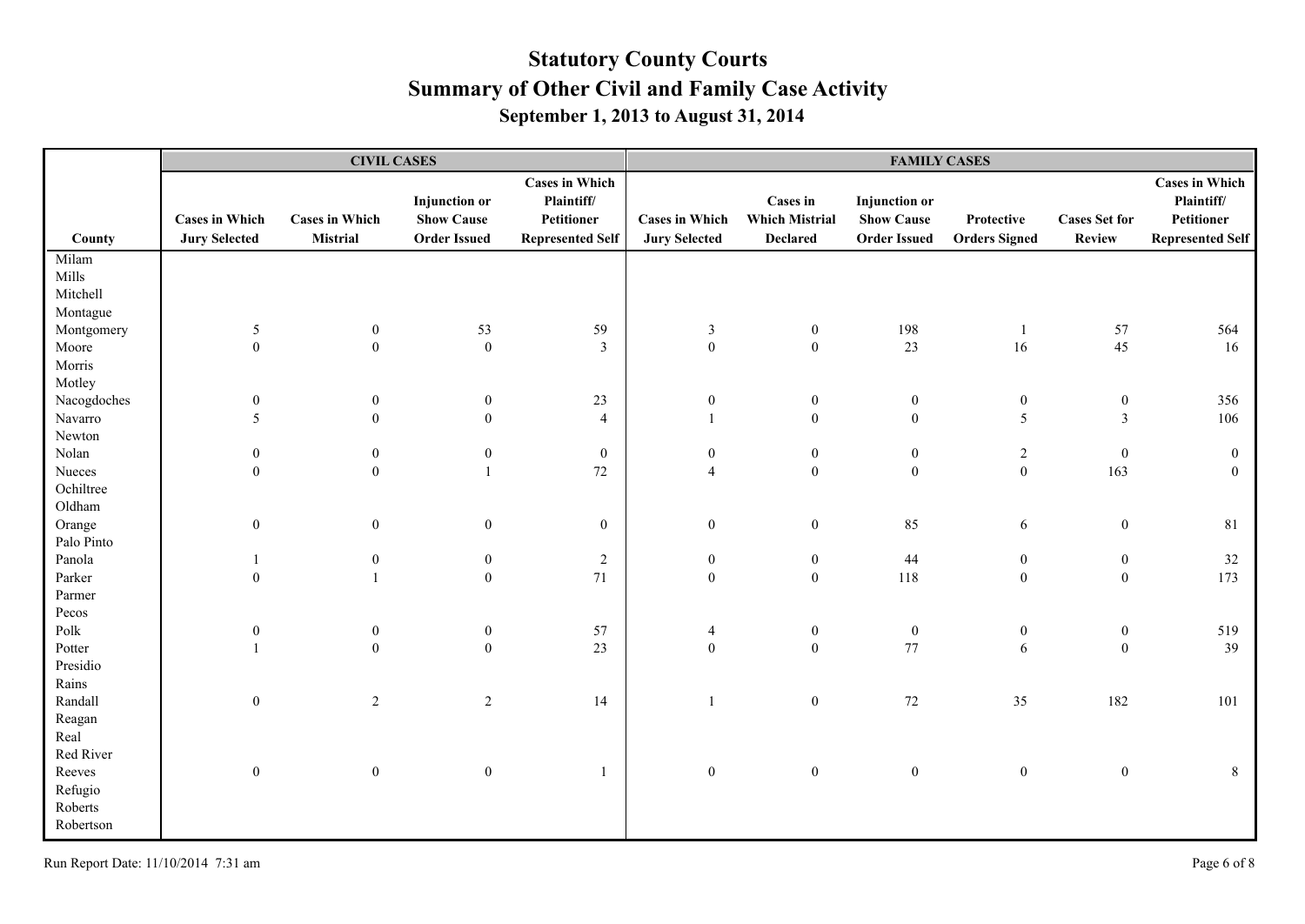|               |                       |                       | <b>CIVIL CASES</b>   |                         | <b>FAMILY CASES</b>   |                       |                      |                      |                      |                         |
|---------------|-----------------------|-----------------------|----------------------|-------------------------|-----------------------|-----------------------|----------------------|----------------------|----------------------|-------------------------|
|               |                       |                       |                      | <b>Cases in Which</b>   |                       |                       |                      |                      |                      | <b>Cases in Which</b>   |
|               |                       |                       | <b>Injunction</b> or | Plaintiff/              |                       | <b>Cases in</b>       | <b>Injunction</b> or |                      |                      | Plaintiff/              |
|               | <b>Cases in Which</b> | <b>Cases in Which</b> | <b>Show Cause</b>    | Petitioner              | <b>Cases in Which</b> | <b>Which Mistrial</b> | <b>Show Cause</b>    | Protective           | <b>Cases Set for</b> | Petitioner              |
| County        | <b>Jury Selected</b>  | Mistrial              | <b>Order Issued</b>  | <b>Represented Self</b> | <b>Jury Selected</b>  | <b>Declared</b>       | <b>Order Issued</b>  | <b>Orders Signed</b> | <b>Review</b>        | <b>Represented Self</b> |
| Rockwall      | $\overline{0}$        | $\overline{0}$        | $\overline{0}$       | 185                     | $\overline{0}$        | $\overline{0}$        | $\overline{0}$       | $\overline{0}$       | $\overline{0}$       | $\overline{0}$          |
| Runnels       |                       |                       |                      |                         |                       |                       |                      |                      |                      |                         |
| Rusk          | $\boldsymbol{0}$      | $\boldsymbol{0}$      | $\boldsymbol{0}$     | $\overline{4}$          | $\overline{1}$        | $\boldsymbol{0}$      | $\boldsymbol{0}$     | $\boldsymbol{0}$     | 75                   | 536                     |
| Sabine        |                       |                       |                      |                         |                       |                       |                      |                      |                      |                         |
| San Augustine |                       |                       |                      |                         |                       |                       |                      |                      |                      |                         |
| San Jacinto   |                       |                       |                      |                         |                       |                       |                      |                      |                      |                         |
| San Patricio  | $\overline{1}$        | $\boldsymbol{0}$      | $\mathbf{0}$         | 44                      |                       |                       |                      |                      |                      |                         |
| San Saba      |                       |                       |                      |                         |                       |                       |                      |                      |                      |                         |
| Schleicher    |                       |                       |                      |                         |                       |                       |                      |                      |                      |                         |
| Scurry        |                       |                       |                      |                         |                       |                       |                      |                      |                      |                         |
| Shackelford   |                       |                       |                      |                         |                       |                       |                      |                      |                      |                         |
| Shelby        |                       |                       |                      |                         |                       |                       |                      |                      |                      |                         |
| Sherman       |                       |                       |                      |                         |                       |                       |                      |                      |                      |                         |
| Smith         | $\boldsymbol{0}$      | $\mathbf{0}$          | $\mathbf{0}$         | $72\,$                  | $\mathbf{0}$          | $\boldsymbol{0}$      | $\mathbf{0}$         | $\mathbf{0}$         | $\mathfrak{Z}$       | 293                     |
| Somervell     |                       |                       |                      |                         |                       |                       |                      |                      |                      |                         |
| Starr         | $\mathbf{0}$          | $\boldsymbol{0}$      | $\mathbf{0}$         | $\boldsymbol{0}$        | $\boldsymbol{0}$      | $\boldsymbol{0}$      | $\boldsymbol{0}$     | $\boldsymbol{0}$     | $\boldsymbol{0}$     | $\overline{0}$          |
| Stephens      |                       |                       |                      |                         |                       |                       |                      |                      |                      |                         |
| Sterling      |                       |                       |                      |                         |                       |                       |                      |                      |                      |                         |
| Stonewall     |                       |                       |                      |                         |                       |                       |                      |                      |                      |                         |
| Sutton        |                       |                       |                      |                         |                       |                       |                      |                      |                      |                         |
| Swisher       |                       |                       |                      |                         |                       |                       |                      |                      |                      |                         |
| Tarrant       | 64                    | $\boldsymbol{0}$      | $25\,$               | 748                     |                       |                       |                      |                      |                      |                         |
| Taylor        | 19                    | $\boldsymbol{0}$      | $\boldsymbol{0}$     | 16                      |                       |                       |                      |                      |                      |                         |
| Terrell       |                       |                       |                      |                         |                       |                       |                      |                      |                      |                         |
| Terry         |                       |                       |                      |                         |                       |                       |                      |                      |                      |                         |
| Throckmorton  |                       |                       |                      |                         |                       |                       |                      |                      |                      |                         |
| Titus         |                       |                       |                      |                         |                       |                       |                      |                      |                      |                         |
| Tom Green     | 14                    | $\boldsymbol{0}$      | $\boldsymbol{0}$     | $\tau$                  |                       |                       |                      |                      |                      |                         |
| Travis        | 60                    | $\overline{1}$        | 148                  | 599                     |                       |                       |                      |                      |                      |                         |
| Trinity       |                       |                       |                      |                         |                       |                       |                      |                      |                      |                         |
| Tyler         |                       |                       |                      |                         |                       |                       |                      |                      |                      |                         |
| Upshur        |                       |                       |                      |                         |                       |                       |                      |                      |                      |                         |
| Upton         |                       |                       |                      |                         |                       |                       |                      |                      |                      |                         |